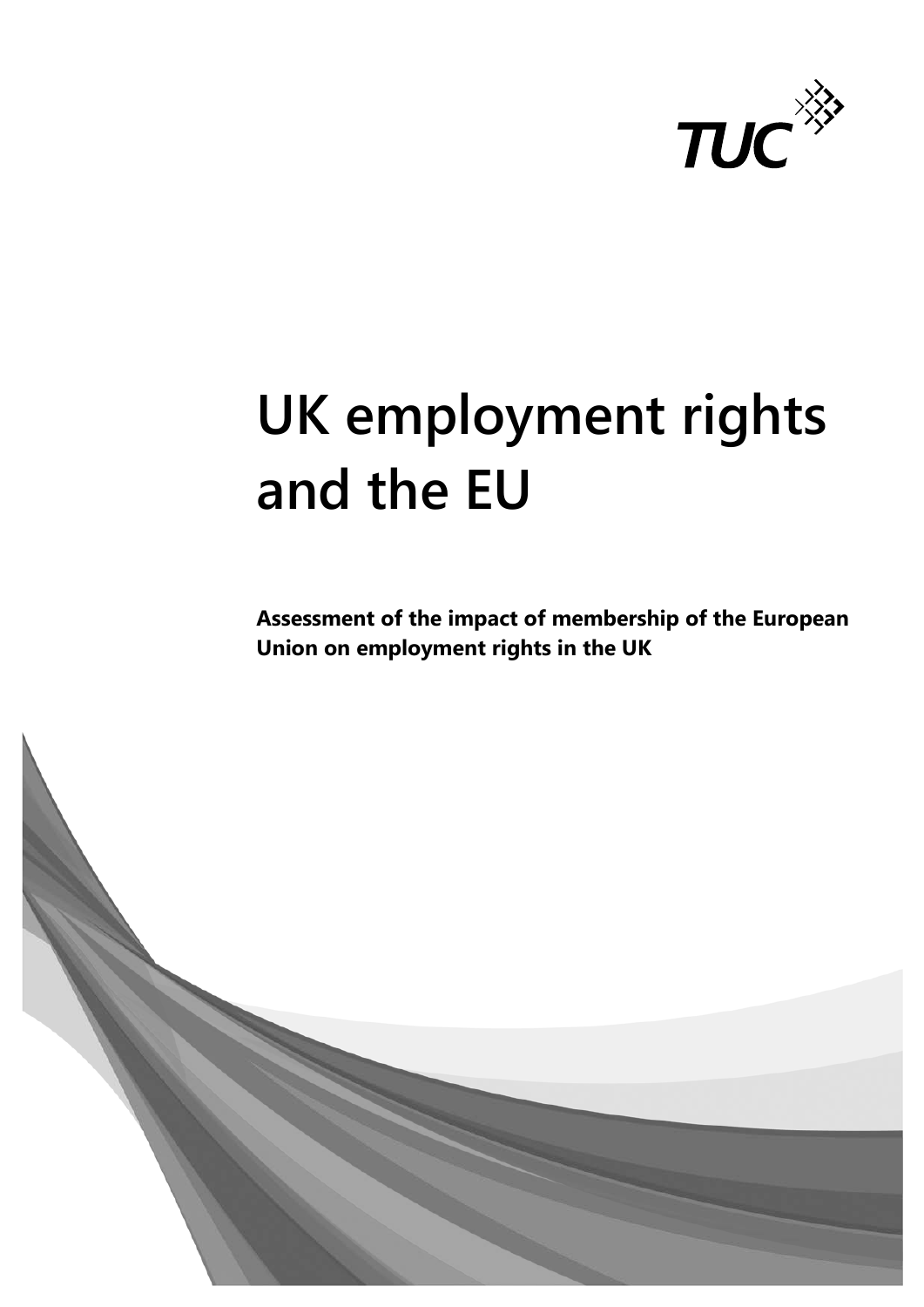

# **Executive summary**

This paper seeks to provide a comprehensive assessment of the impact of the UK's membership of the European Union on employment rights. It considers in turn each of the areas covered by EU legislation and the threat to workers' rights if these measures were not in place. It also gives consideration to the potential for future EU developments which could bring increased employment protections to UK workers.

Since the mid-1970s, the European Union has played an important role in protecting working people from exploitation and combating discrimination. These EU rights have provided an important counter-balance against pressure for the UK to adopt a US-style hire-and-fire culture where there is an absence of statutory employment rights.

There has been some recent concern that the European Commission's social policy agenda has become increasingly restricted. For example, recent European Court of Justice (ECJ) cases have limited the ability of unions to organise industrial action in cross-border disputes, and in some Eurozone countries the Commission has actively undermined sector-wide collective bargaining agreements.

However, set against these concerns are the significant employment rights gains that continue to accrue to UK workers as a result of our EU membership. These are wide ranging in scope, including access to paid annual holidays, improved health and safety protection, rights to unpaid parental leave, rights to time off work for urgent family reasons, equal treatment rights for part-time, fixed-term and agency workers, rights for outsourced workers, and rights for workers' representatives to receive information and be consulted, particularly in the context of restructuring.

There are also areas where European policy makers are currently considering future positive developments which could bring employment protection gains for UK workers. Measures could include extending the right to a written statement of terms and conditions to all workers (including those on zero-hours contracts), improved work-life balance rights and improved rights for posted workers. UK unions continue to work through European structures with European partners to advance and extend this agenda.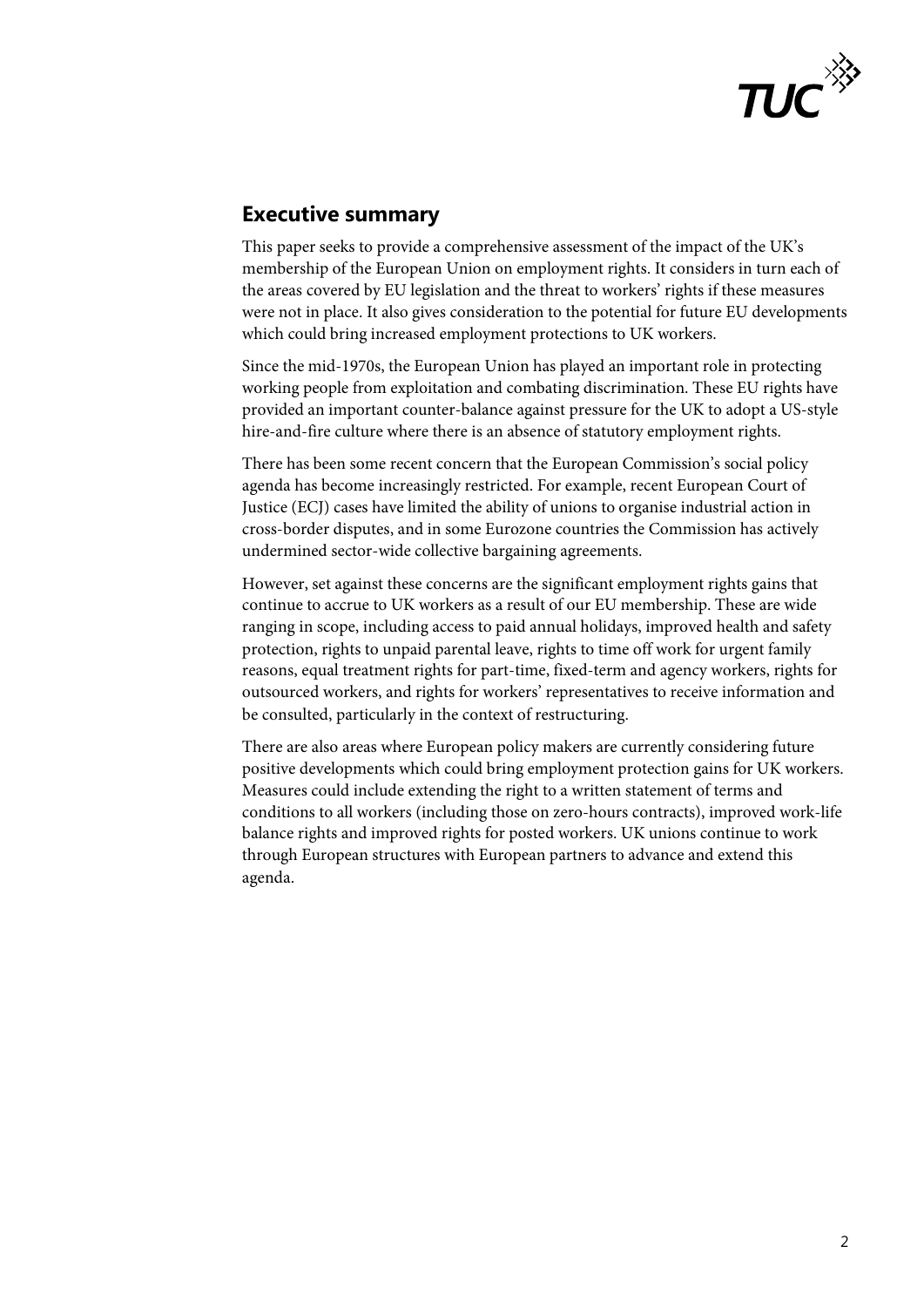

# **Introduction**

Since the mid-1970s, the European Union has played an important role in protecting working people from exploitation and in combating discrimination. These EU employment protections have provided a counter-balance against pressure for the UK to adopt a US-style system of employment relations based a hire-and-fire culture with an absence of statutory employment rights.

The Treaty of the European Union (TEU), adopted in 2008, recognised the role of social and employment policy within the EU. Article 3(1) of the TEU confirms that the EU is a community of values and one of its core objectives is to promote the well-being of its people. Article 3(3), which provides for the establishment of the internal market, notably does not describe it as an end in itself, but rather as a means to achieving different ends including the creation of '… a social market economy, aiming at full employment and social progress…It shall combat social exclusion and discrimination, and shall promote social justice and protection…'.

The EU has adopted a diverse range of treaty provisions and directives which provide important employment protections, safeguard health and safety, and promote equality in the workplace. In some areas where the EU has legislated the UK already had laws in place such as equal pay, maternity rights, sex, disability and race discrimination, and health and safety. Even so, EU action in these areas has improved and extended rights and now underpins them, making it more difficult for the UK government to undermine them unilaterally.

In other areas, the UK had to legislate for the first time in response to EU requirements. In some cases laws that resulted directly from EU directives are now well accepted, for example around sexual orientation, age and religion or belief discrimination. But other rights would have been difficult to secure in the UK and would still be particularly vulnerable to attack if the UK were to vote to leave the EU. For example, UK governments strongly resisted equal treatment rights for agency workers, working time limits, and rights for workers to receive information and be consulted on changes in their workplace that could affect their jobs or terms and conditions.

As well as improving standards in EU Member States, EU employment law has sought to create a level playing field so that workers' rights in one member state are not undermined by lower levels of protection in another. In the absence of these safeguards, it is likely that the single market would have resulted in a 'race to the bottom', with countries seeking to compete against each other on the basis of lower pay and reduced employment protections for workers.

Unions have been concerned that in recent years the European Commission's social policy agenda has however become more restricted, especially in the area of collective rights. Recent controversial decisions from the European Court of Justice (ECJ) have limited the ability of unions to organise industrial action in cross border disputes (Viking and Laval cases) and undermined the ability of unions to negotiate improved pay and conditions for posted and outsourced workers. Following the financial crisis, the Commission has also played an active role through the Troika in dismantling and undermining sector-wide collective bargaining arrangements in some Eurozone countries.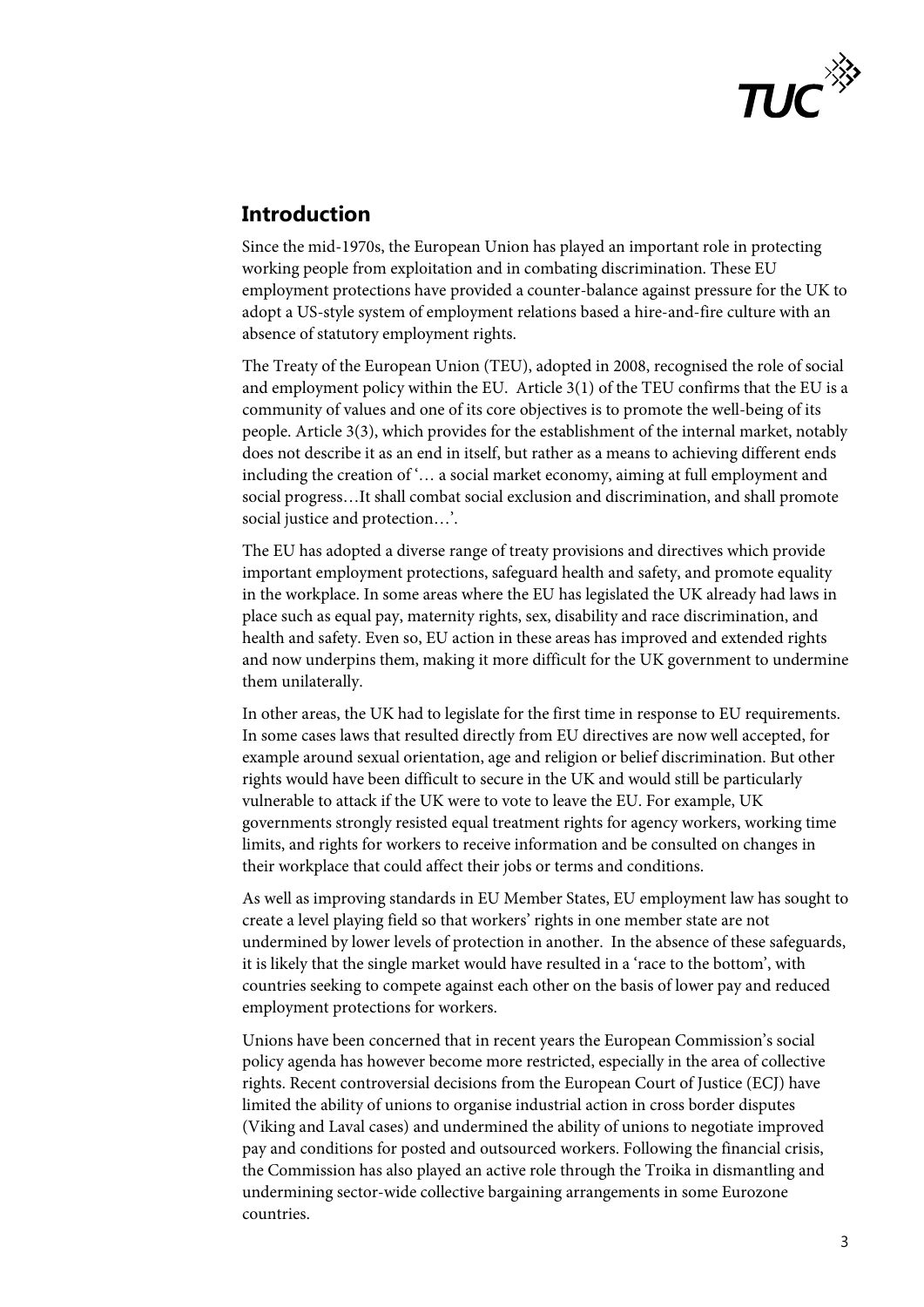

However, within the EU institutions, in social partner forums and through the auspices of the ETUC and sector-wide union federations, UK unions have been able to work closely with colleagues from other EU countries to build alliances in support of existing protections. UK unions are also working at EU level with unions from other member states to oppose these developments and to press for measures that reflect the social policy objectives of the internal market. While there have been recent challenges to the employment rights settlement, there are therefore still significant and substantial gains that accrue to the UK workforce as a result of EU employment protections.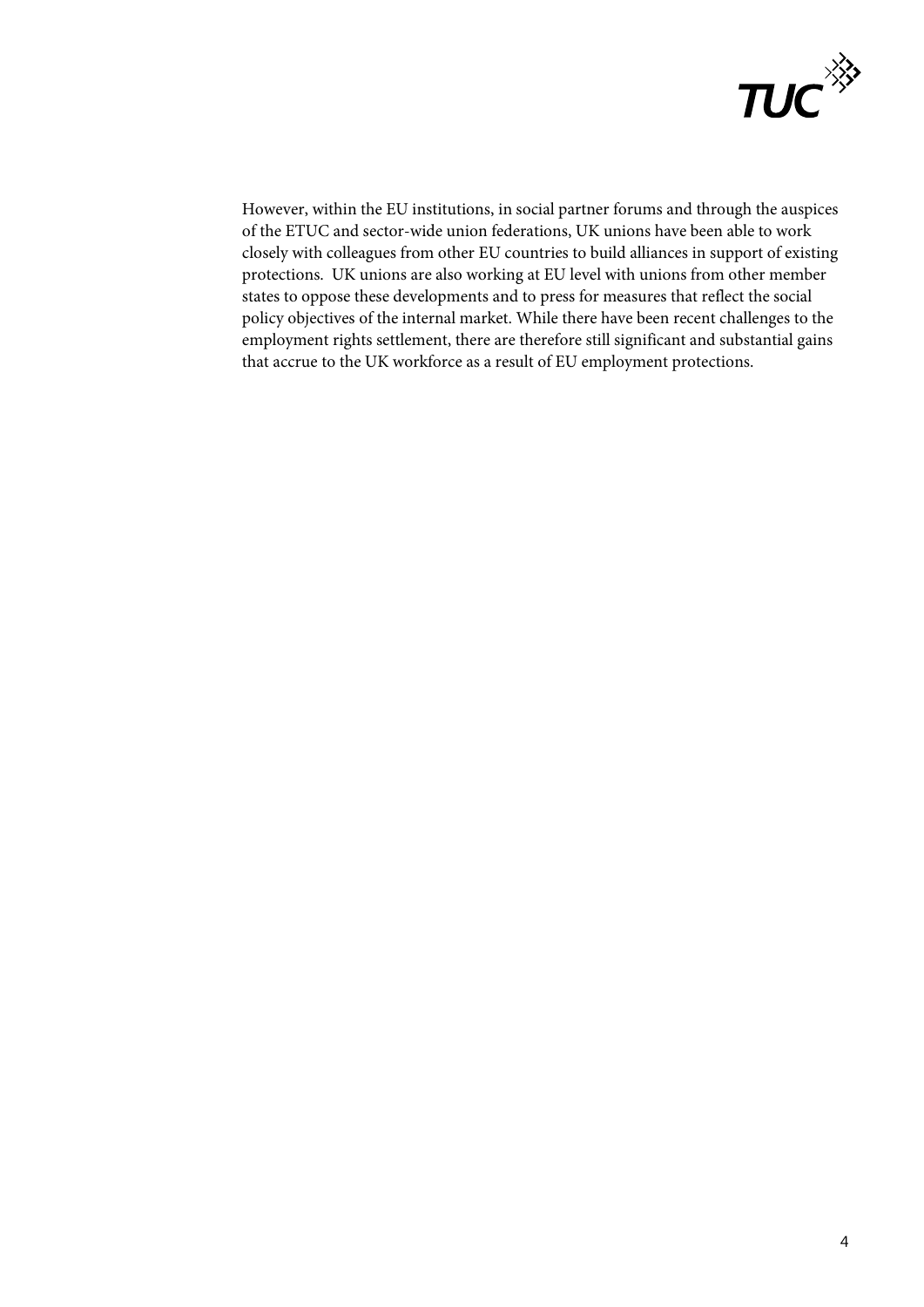

# **Specific impacts of EU membership for UK employment rights**

# **Written statements of terms and conditions**

In the UK, employees do not have a right to a written contract of employment. But, thanks to the EU written statement directive, 'employees' must be given a written statement setting out their pay and working conditions within 28 days of starting work. However, many people on zero hours contracts lose out on this basic workplace right, either because they work for an employer in short stints or their employer treats them as if they are not employees and are therefore not entitled. As a result, those on zero hours contracts get no written information about their working hours or what pay they will take home each week. This makes it very difficult to work out whether they will be able to pay their rent or other household bills.

The EU has decided to review this Directive and could decide to ensure that all workers, including those on zero hours contracts and agency workers must receive a written statement setting out their pay rates and their expected hours of work.

### **Working time**

When the Working Time Directive was implemented in the UK in 1998, it introduced a maximum 48-hour working week (normally averaged over 17 weeks), a daily rest period of 11 consecutive hours, a weekly rest period of 24 consecutive hours and rest breaks during the working day. Although UK workers can opt-out of the maximum working time limit, the introduction of these rights reduced the number of people working excessive hours in the UK. There are now 700,000 fewer employees working more than 48 hours a week compared to 1998.

The Directive also gave UK workers a statutory right to paid annual leave for the first time. This resulted in 6 million workers gaining improved entitlements to paid annual leave, two million of whom previously had no paid annual leave entitlement (many of these were part-time women workers). This amounts to a significant financial transfer (in the form of pay) from employers to predominantly low-paid women workers.

Working time rights have been interpreted sympathetically by the ECJ. For example, it held that time when workers must be present at their employers' premises 'on-call' counts towards the 48-hour limit (SIMAP). In a subsequent trade union-backed case care wardens working for the London Borough of Harrow, were freed from having to be on site for 113 hours a week, including 76 hours a week 'on call'.

On annual leave, the ECJ has ruled that workers who fall ill during a previously scheduled period of leave have the right to reschedule that leave (Pereida). And a recent ECJ judgement has led to the calculation of holiday pay being extended to include commission payments and compulsory overtime (the Lock and Bear Scotland cases).

#### **Working parents and carers**

# *Maternity rights*

The EU Pregnant Workers Directive 1992 led to substantial improvements in the health and safety protections for expectant and new mothers in the workplace. It gave women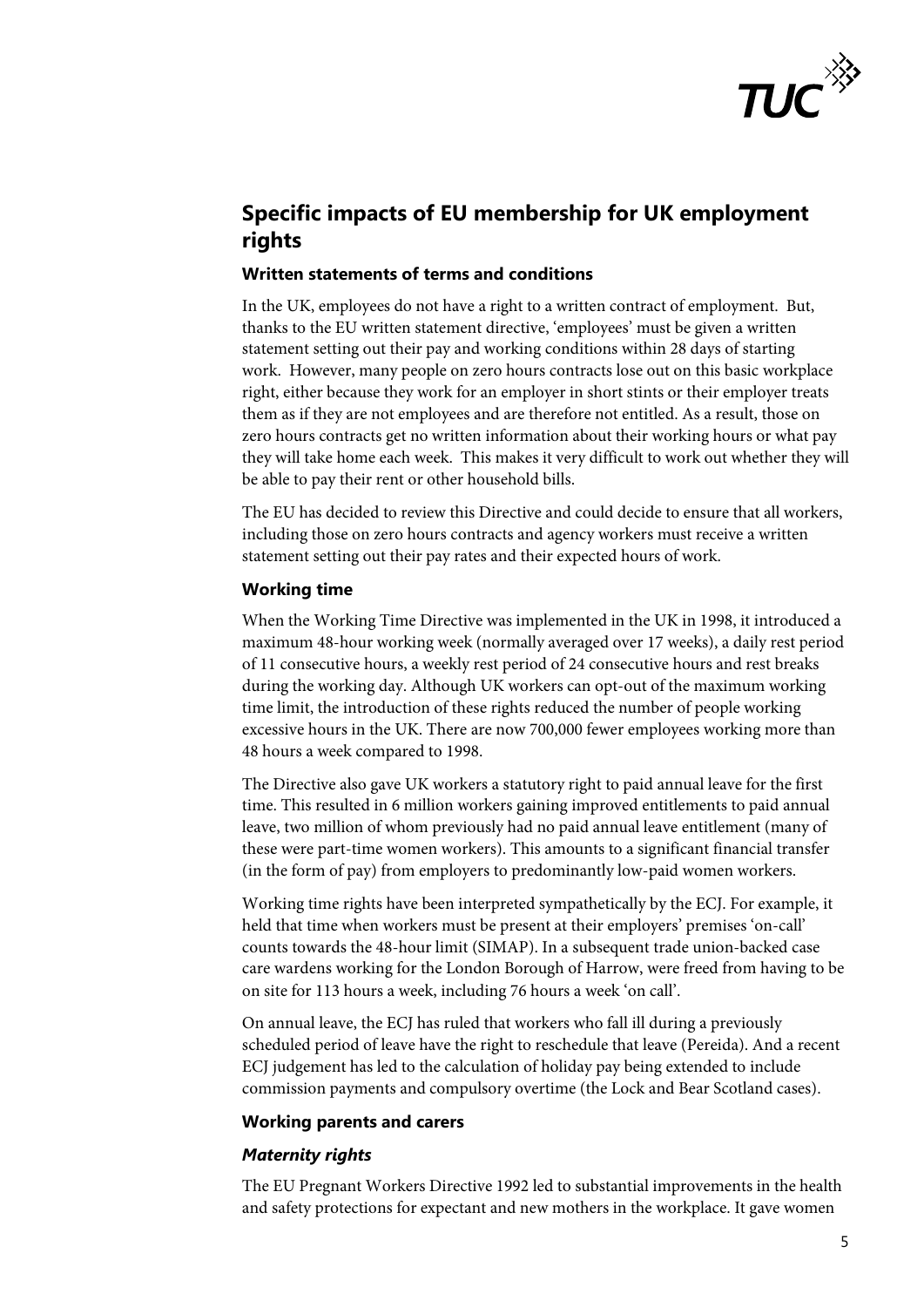

paid time off for ante-natal appointments and placed duties on employers to assess risks and to adjust working conditions, transfer a pregnant or breastfeeding worker to alternative work or suspend them on paid leave where harm is identified.

While the maternity leave entitlement in the UK already exceeded the EU minimum of 14 weeks when the Directive was implemented, case law from the ECJ has had a positive impact in tackling the disadvantage and discrimination that many women face in the workplace when they become mothers. For example, it made clear that treating a women unfavourably because of pregnancy or maternity leave was direct sex discrimination and that it was not necessary to identify a non-pregnant comparator in similar circumstances to prove discrimination.<sup>1</sup> This ended years of women potentially being defeated in discrimination claims because the employer argued that they would have treated a man who had to take a substantial period out of the workplace in a similar way. Sex discrimination law in the UK was amended to create a separate category of pregnancy discrimination, which is now defined as unfavourable treatment because of pregnancy or maternity leave in the Equality Act 2010 with no need for any comparison with a non-pregnant employee. This change in UK law was achieved following a case taken against the UK government by the old Equal Opportunities Commission relying on EU law.[2](#page-5-1)ECJ case law has also extended protection from dismissal on grounds of pregnancy or maternity leave to fixed-term workers.<sup>[3](#page-5-2)</sup> And, since 2008, women on additional maternity leave have had access to the same contractual rights as women on ordinary maternity leave as a result of ECJ case law. This means, for example, that employers are obliged to make contributions into occupational pension schemes for longer than the first 26 weeks of leave.<sup>[4](#page-5-3)</sup>

#### *Parental leave rights*

As a result of the Parental Leave Directive, working parents have the right to take unpaid leave from work to look after a child. The amount of leave was increased from 13 weeks to 18 weeks per child (implemented in the UK in 2013) following the conclusion of successful social partner negotiations at EU level to improve the Directive. In April 2015, the UK government decided to raise the upper age limit for taking the right from 5 to 18 years old. When the right was limited in the UK to parents of pre-school children around 1 in 10 used this right each year. This included 1 in 5 single parents who face particular difficulties managing paid work with their parental responsibilities.<sup>[5](#page-5-4)</sup> It is likely that with the increase in the upper age limit, more parents will be accessing this right, for example, to help cover school holidays.

The Directive also provides employees with a right to take time off work for urgent family reasons, for example if they have a sick child or dependant that they need to take to the doctors or arrange care for. Almost a fifth of UK employees use this right each year, nearly a quarter of working parents and 3 in 10 working carers.<sup>[6](#page-5-5)</sup>

-

<sup>1</sup> *Dekker* and *Webb*

<span id="page-5-2"></span><span id="page-5-1"></span><span id="page-5-0"></span><sup>2</sup> *Equal Opportunities Commission v Secretary of State for Trade and Industry* [2007] IRLR 327

<sup>3</sup> *Tele Danmark* and *Jimenez*

<span id="page-5-3"></span><sup>4</sup> *Sass* and subsequent EOC judicial review case against the UK government. 5 Fourth work-life balance employee survey (BIS 2012)

<span id="page-5-4"></span>

<span id="page-5-5"></span><sup>6</sup> Fourth work-life balance employee survey (BIS 2012)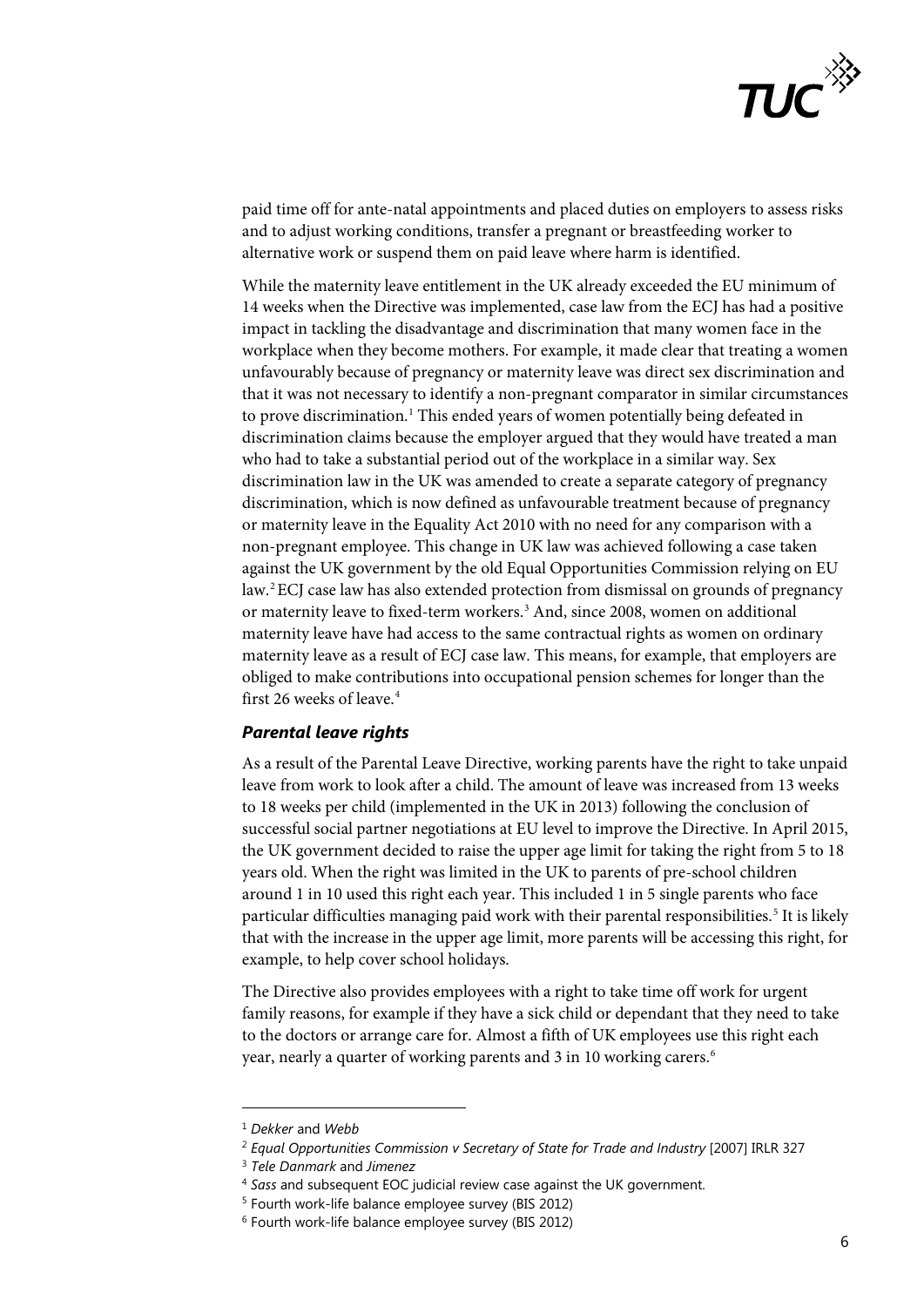

# *Future of reconciliation of work and family life*

In July 2015, after seven years of deadlock at EU level between the Parliament and the Council, the European Commission withdrew proposals for an improved Pregnant Workers Directive as part of its fitness check exercise. However, this does not mean that the Commission has completely pulled back from new legislation in this area. In November 2015, it launched a new social partner consultation on how to improve work-life balance and reduce obstacles to women's participation in the labour market.<sup>[7](#page-6-0)</sup> The identified options for improving the EU legislative framework include: inviting social partners to assess the Parental Leave, Fixed-Term Worker and Part-Time Worker Directives with the objective of achieving a better work-family life balance for parents; new incentives for fathers to take leave, including the possibility of a new EU right to paternity leave; the introduction of a right to carers' leave; and better protections from dismissal for new and expectant mothers and new rights for breastfeeding mothers on return to work. A number of these measures would improve rights for parents and carers in the UK.

# **Equality**

-

# *Equal pay*

The right to equal pay for equal work between men and women is a fundamental right enshrined in the EU Treaty (now Article 157) which is directly enforceable in UK courts. It was in the founding treaty of the EEC to prevent those member states with equal pay legislation from being undercut by others who underpaid and exploited the weaker labour market position of women workers. Article 157, together with the Equal Pay Directive and the case law of the ECJ have had a significant positive impact on women's pay and pension rights in the UK.

The Equal Pay Act 1970 predated the UK joining the EU but the original Act had a glaring omission because it did not cover equal pay for work of equal value despite the TUC pushing for its inclusion and the ILO Convention on equal pay requiring it. Regulations incorporating equal value into our domestic law were the direct result of enforcement action by the European Commission in 1983. As a result, the law was better able to challenge the undervaluation of women's work in workplaces with high gender segregation. Trade unions have supported many landmark equal value cases based on the EU Treaty right and there have been significant ECJ rulings, among them, the Enderby speech therapists' case, which opened the door to challenges across collective bargaining groups. Negotiations in the public sector on harmonised pay structures followed, including the implementation of single status in local government and Agenda for Change in the NHS. Many low paid women received pay rises as a result and billions of pounds were secured in back pay compensation for women who had suffered historic pay discrimination as well.

Equal pay rulings from the ECJ have tended to be more expansive than the domestic courts. The ECJ first established that paying part-timers who are mainly women a lower hourly rate than full-timers was indirect sex discrimination, as was excluding them from

<span id="page-6-0"></span><sup>7</sup> http://ec.europa.eu/social/main.jsp?langId=en&catId=89&newsId=2380&furtherNews=yes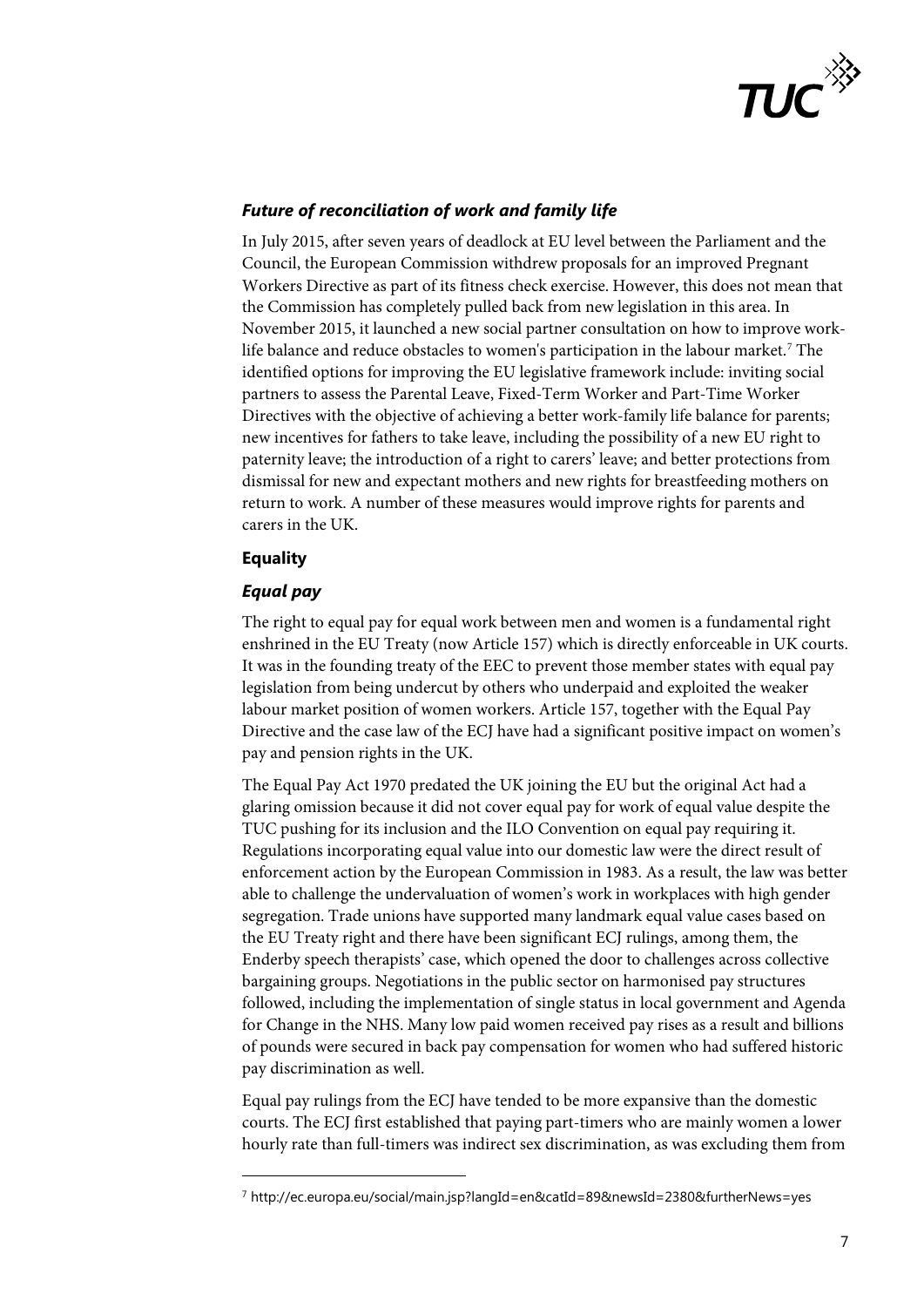

an occupational pension scheme.<sup>[8](#page-7-0)</sup> Part-time women in the UK gained equal access to occupational pension schemes as a result of the Preston group of union-backed cases that went to the ECJ. It was estimated that around 400,000 part-time women could claim an occupational pension for the first time as a result. Agency teachers in the public sector, who were mainly women, also gained equal access to the teachers' statutory occupational pension scheme as a result of the union-backed Allonby case that went to the ECJ. And it was a ruling from the ECJ that helped extend the limit on back pay compensation for women who had suffered unequal pay from two years to six years (Levez).

Ten years ago, at the peak of the 'equal pay crisis' in local government and other parts of the public sector, EU law did restrict some of the options for responding to mass litigation and there were problems for unions and employers in resolving the strong individual right to equal pay with collectively bargained solutions. However, the TUC response was to call for recognition within the domestic and EU legal framework of collective redress mechanisms, not a weakening of individual rights to equal pay.<sup>[9](#page-7-1)</sup>

# *Anti-discrimination rights*

The UK already had sex and race discrimination laws in place when it joined the EU and it introduced the Disability Discrimination Act prior to the EU taking action. However, legislation on age, religion or belief and sexual orientation discrimination was introduced as a direct result of the EU Framework Equal Treatment Directive in 2000 and protection from discrimination on the grounds of gender reassignment resulted from the P v S and Cornwall County Council case in which the ECJ held that this was a form of sex discrimination.

EU legislation has improved domestic discrimination law in a number of ways. The Burden of Proof Directive requires a reversal of the burden of proof in discrimination cases, recognising how difficult it can be for a worker to prove discrimination. This means once a claimant has provided sufficient evidence to suggest that discrimination could have occurred, the employer has to prove that it did not. Definitions of direct discrimination, indirect discrimination and harassment in the EU anti-discrimination directives have also widened the scope for challenging discriminatory practices and culture. For example, as a result of the ECJ ruling in the Coleman v Attridge Law case, it has become clear that direct discrimination covers less favourable treatment because of an association with someone with a protected characteristic. This has enabled carers to gain some protection from discrimination in the workplace.

EU law also requires that there must be no upper limit for compensation in discrimination cases, which recognises the severity of the harm caused by such treatment. Under the previous coalition government the Beecroft report called for discrimination awards to be capped<sup>10</sup> and the main reason this did not happen was because of EU law. The provision in the race and gender equality directives that there

-

<span id="page-7-0"></span><sup>8</sup> *Jenkins Kingsgate* and *Bilka Kaufhaus*

<span id="page-7-1"></span><sup>&</sup>lt;sup>9</sup> E.g. Professor Sandra Fredman outlined how a collective redress mechanism could be reintroduced in UK law that would meet the requirements of Article 157 in this article: <http://ilj.oxfordjournals.org/content/37/3/193.abstract>

<span id="page-7-2"></span><sup>10</sup> Adrian Beecroft, 'Report on Employment Law' (24 October 2011)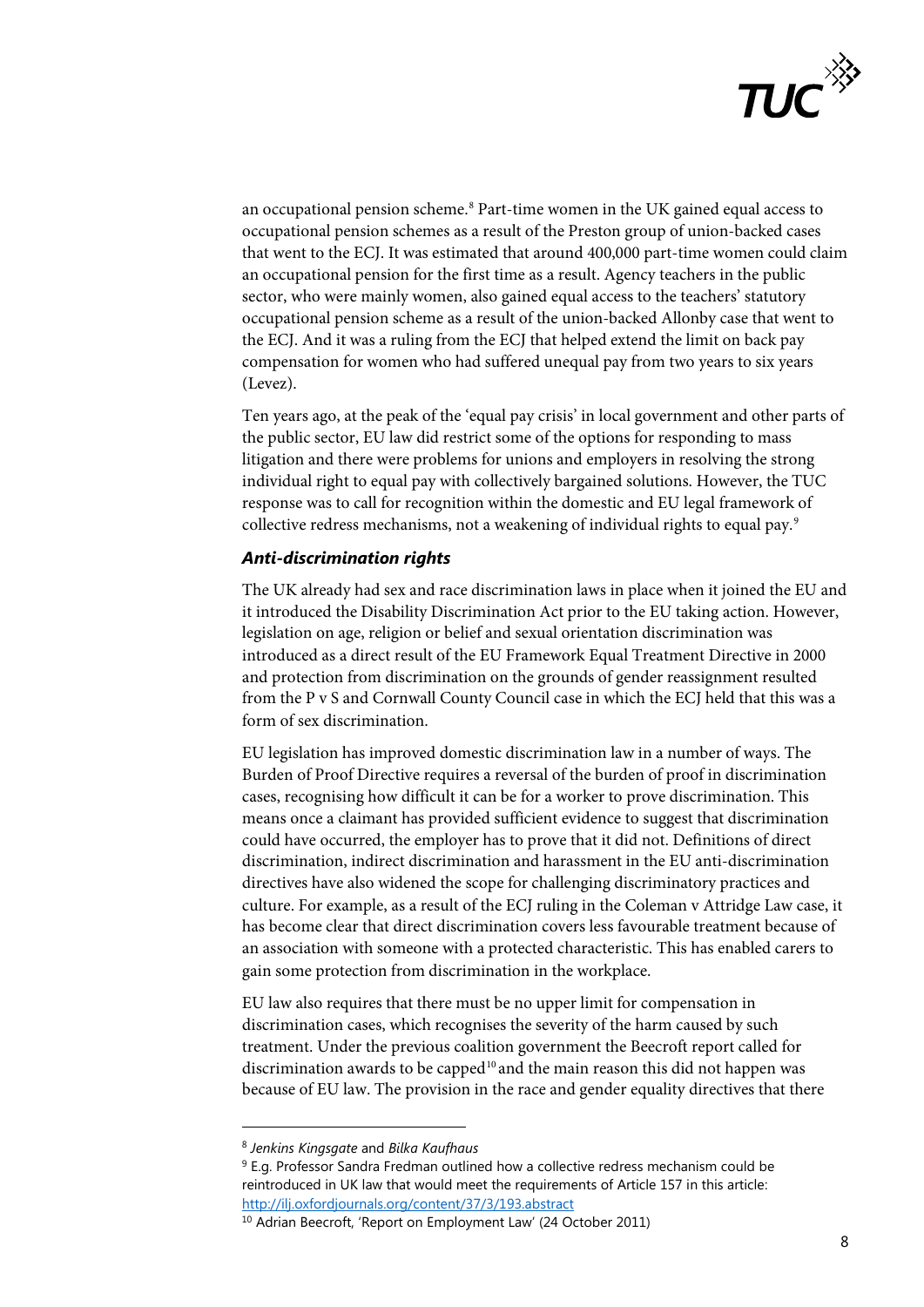

has to be an equality body in member states to promote and monitor equality rights and to provide independent support to victims of discrimination has also provided some assistance in supporting the Equality and Human Rights Commission.

While the Equality Act 2010 is part of the UK's primary legislative framework, significant proportions of the Act could be repealed were EU rights in this area no longer in place.

## *Atypical worker rights*

During the 1990s and 2000s the EU adopted a trio of equal treatment directives for parttime, fixed-term and agency workers. By offering greater protections, the directives made more diverse employment relationships more acceptable to workers and trade unions, providing safeguards for those employed in more precarious forms of employment while allowing those who wished to work more flexibly to do so in a more protected environment.

These equal treatment rights have created significant benefits for UK workers. For example, it was estimated that around 400,000 employees benefitted from equal treatment rights for part-time workers (around three quarters of whom were women in the UK). The Fixed Term Employee Regulations led to significant improvements in pay and conditions and better access to occupational pensions for many temporary staff in the UK, particularly in the education sector. Temporary staff also gained increased job security, with improved access to permanent employment and rules preventing employers from requiring staff to waive their unfair dismissal rights.

The Agency Workers Regulations in 2011 resulted in some agency workers receiving a pay rise and improved holiday entitlements. However, problems with the implementation of the so-called 'Swedish derogation' (an exemption to the right to equal pay where the agency worker is employed by the agency and is guaranteed pay between assignments) in the UK mean that a significant proportion of agency workers continue to face pay discrimination, with some agency workers being paid up to £135 a week less than directly employed staff doing the exact same job.

On the other hand, the Commission is currently considering new measures which, to provide equal treatment for migrant workers, could thereby improve the conditions of temporary agency workers, given the preponderance of migrant workers on such contracts in the UK (see the section on Posted Workers below.)

#### **Outsourcing and public procurement**

#### *TUPE protections*

The Transfers of Undertakings (Protection of Employment) Regulations 2006 contain important protections for outsourced workers and those affected by business buy-outs. While the regulations were somewhat weakened in 2013, the EU legislative framework meant they could not be repealed. They provide that employees' contractual entitlements transfer to the new employer, including collectively agreed pay and conditions and that their continuity of employment is preserved. Employees affected by a transfer are also protected from dismissal. The regulations help to ameliorate the detrimental effects of outsourcing, including the erosion of pay and conditions and the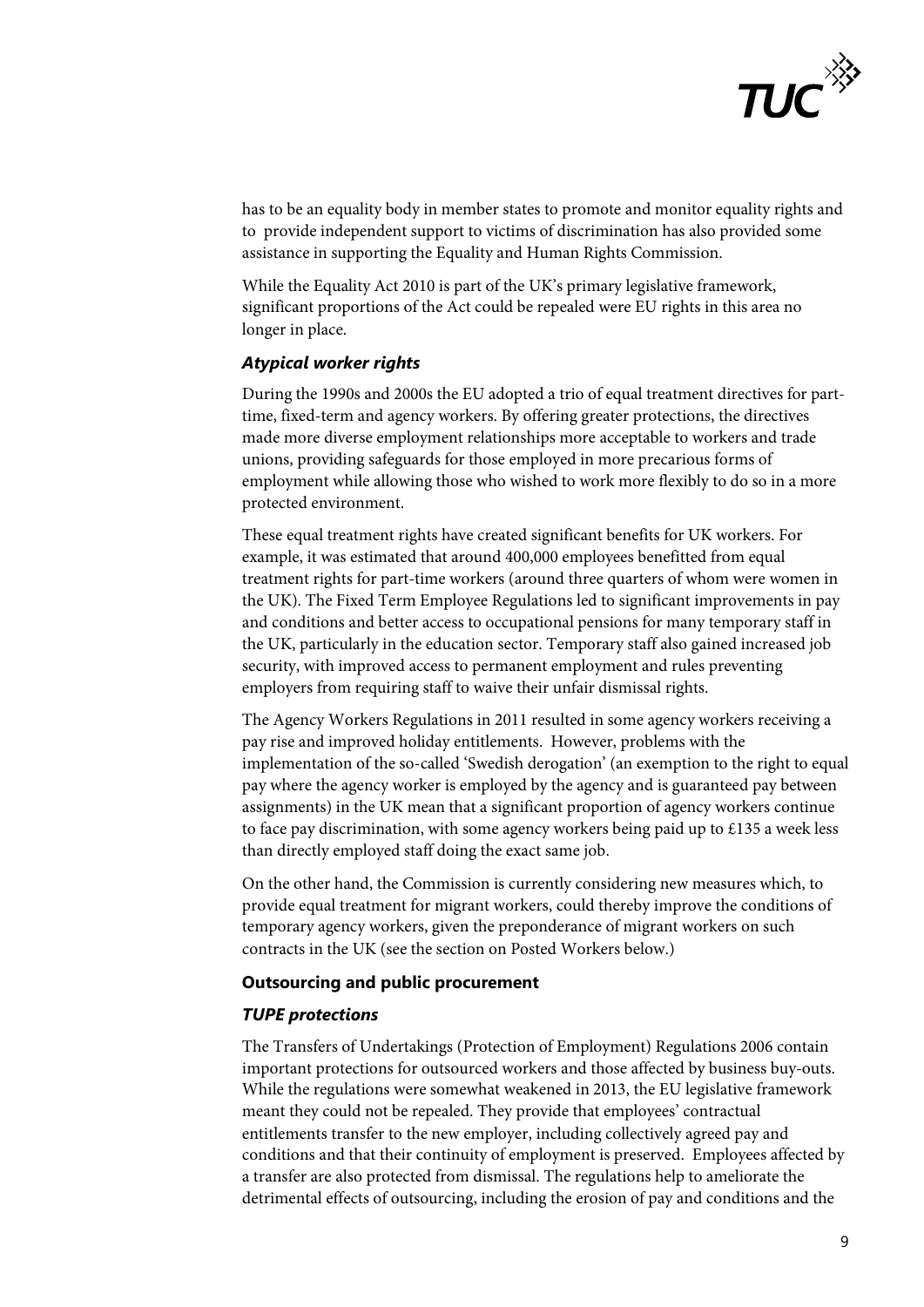

negative impact on health and well-being and staff morale.[11](#page-9-0)The TUPE regulations also reduce transaction costs and create a level playing field for contractors bidding for service contracts. Tendering decisions are more likely to be based on commercial merit rather than reduced pay and conditions.

There is no evidence that the TUPE Regulations have constrained growth or employment levels. According to Oxford Economics, the UK outsourced sector has a turnover in the region of £199 billion, which is equivalent to approximately 7.5 per cent of total economy wide output. The sector directly supports around 3.3 million jobs, equivalent to 10 per cent of the UK workforce.<sup>[12](#page-9-1)</sup>

### *Public procurement*

EU law has played an increasingly central role in shaping the framework for public procurement arrangements in the UK. Public contracts which exceed the EU threshold must be advertised in the Official Journal of the European Communities, with tenders being invited from companies and service providers across the EU. Critics have highlighted that EU procurement rules have limited the ability of national governments and public authorities to use procurement processes to promote local employment opportunities and to improve pay and conditions. Some have also argued that EU rules have encouraged increased privatisation of public services. The European trade union movement has also expressed concern that the ECJ decision in the Ruffert case meant that foreign contractors could not be required to comply with collectively agreed pay and conditions.

Following pressure from trade unions, environmental and civil society groups, these concerns have been partly addressed by the 2014 Public Procurement Directive which makes it easier for governments and public authorities to use procurement arrangements to promote social and employment policy objectives. The Directive also clearly specifies that contractors must comply with national employment laws and with applicable collective agreements. Regrettably the UK government has taken an overly restrictive approach to the implementation of the Directive, which has limited the benefits that it has brought for the UK; a future government might pursue a different course, with significant benefits to UK workers.

#### *Posted workers*

-

Unlike other migrant workers, workers who are temporarily posted to another EU country by an employer are not guaranteed equal treatment when working in that country. The 1996 Posted Workers Directive has the impact in the UK of seeking to ensure that migrant workers posted on a short term basis are guaranteed minimum rights. The Directive seeks to stem the risk of employers posting workers from other countries to undercut pay and conditions offered by – among others - UK employers.

<span id="page-9-0"></span><sup>11</sup> Thomas Kieselbach et al*,* (2009) *Health in restructuring: Innovation Approaches and Policy Recommendations.* Project supported by DG Employment, Social Affairs and Equal Opportunities, European Commission. University of Bremen.

<span id="page-9-1"></span><sup>12</sup> *UK Outsourcing across the private and public sectors*: *An updated national, regional and constituency picture.* Report prepared by Oxford Economics for the Business Services Association, November 2012.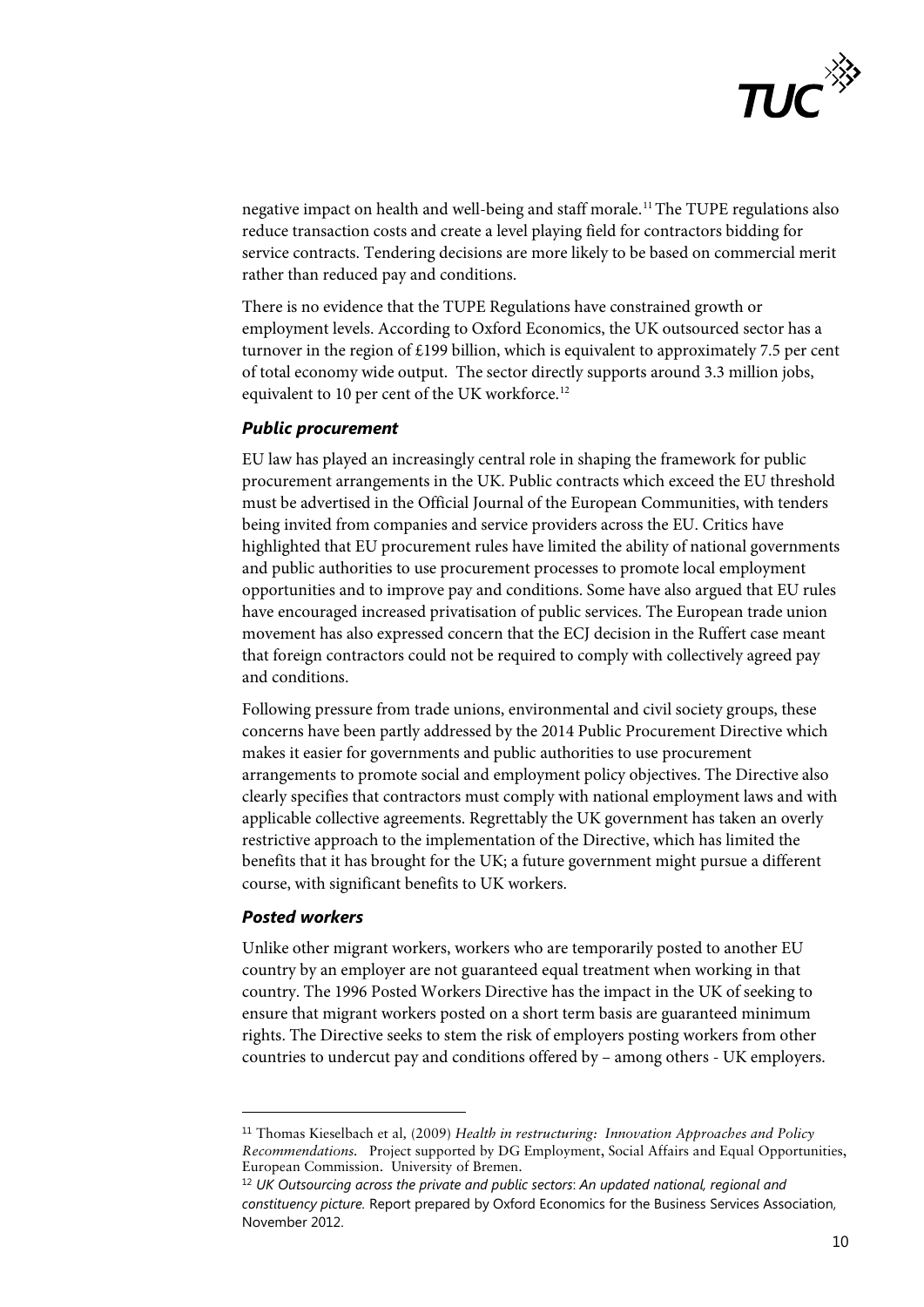

The effectiveness of the Posted Workers Directive was significantly weakened by the decisions of the ECJ in the Laval and Ruffert cases, and in the UK by the weakness of sector-wide collective bargaining. The Directive nevertheless contains important protections. When it was implemented in the UK in 1999 the UK government decided that posted workers (as well as migrant workers) should be entitled to the full range of statutory employment rights whilst in the UK. This remains the government's policy. However, in practice and in the absence of union representation, posted workers often find it difficult to enforce their rights in the UK. Following the adoption of the Posted Workers Enforcement Directive in 2014, the UK government has been required to concede the need to introduce joint and several liability provisions in relation to posted workers. Whilst the provisions in the UK are likely to be very limited - only ensuring that the next contractor in the supply chain are liable for any non-payment of the NMW – they nevertheless establish an important precedent.

The EU Commission has committed to revising the 1996 Posted Workers Directive as part of the wider 'mobility package', with a view to strengthening the equal treatment provisions. The ETUC and TUC are awaiting the publication of the Commission's proposals. It is hoped that they might address the issue of equal treatment, as mentioned above, ensuring that posted workers receive the going rate for the job within the host country, providing an opportunity for further progressive policy change.

# **Collective rights**

#### *Human rights*

The EU has always been a strong advocate of human rights. The Charter of Fundamental Rights reaffirms that the 'Union is founded on the indivisible, universal values of human dignity, freedom, equality and solidarity; it is based on the principles of democracy and the rule of law'. It recognises the duty on all member states to comply with the European Convention on Human Rights. The Charter also reaffirms the importance of collective rights.. .

# *Collective bargaining*

Historically, the EU has promoted negotiations between employers and trade unions to determine pay and working conditions, and has respected the different industrial relations systems found in member states. Collective bargaining generally results in better outcomes and a stronger voice for workers. Trade unions and employers have played an important role in negotiating new EU employment standards and in many countries EU standards are implemented using collective agreements.

In recent years, collective bargaining systems have been placed under pressure within the EU. Following the economic crisis, the Commission (working within the Troika) has adopted more negative policies including action to dismantle or weaken sector-wide bargaining arrangements in a number of member states. These developments have undoubtedly had a detrimental impact.

The ECJ has also adopted a series of controversial decisions which have limited the ability of unions to organise industrial action in cross-border disputes (Viking and Laval cases) and to negotiate improvements in pay and conditions (notably the Laval, Ruffert and Alemo-Herron cases). The Court has also restricted the ability of national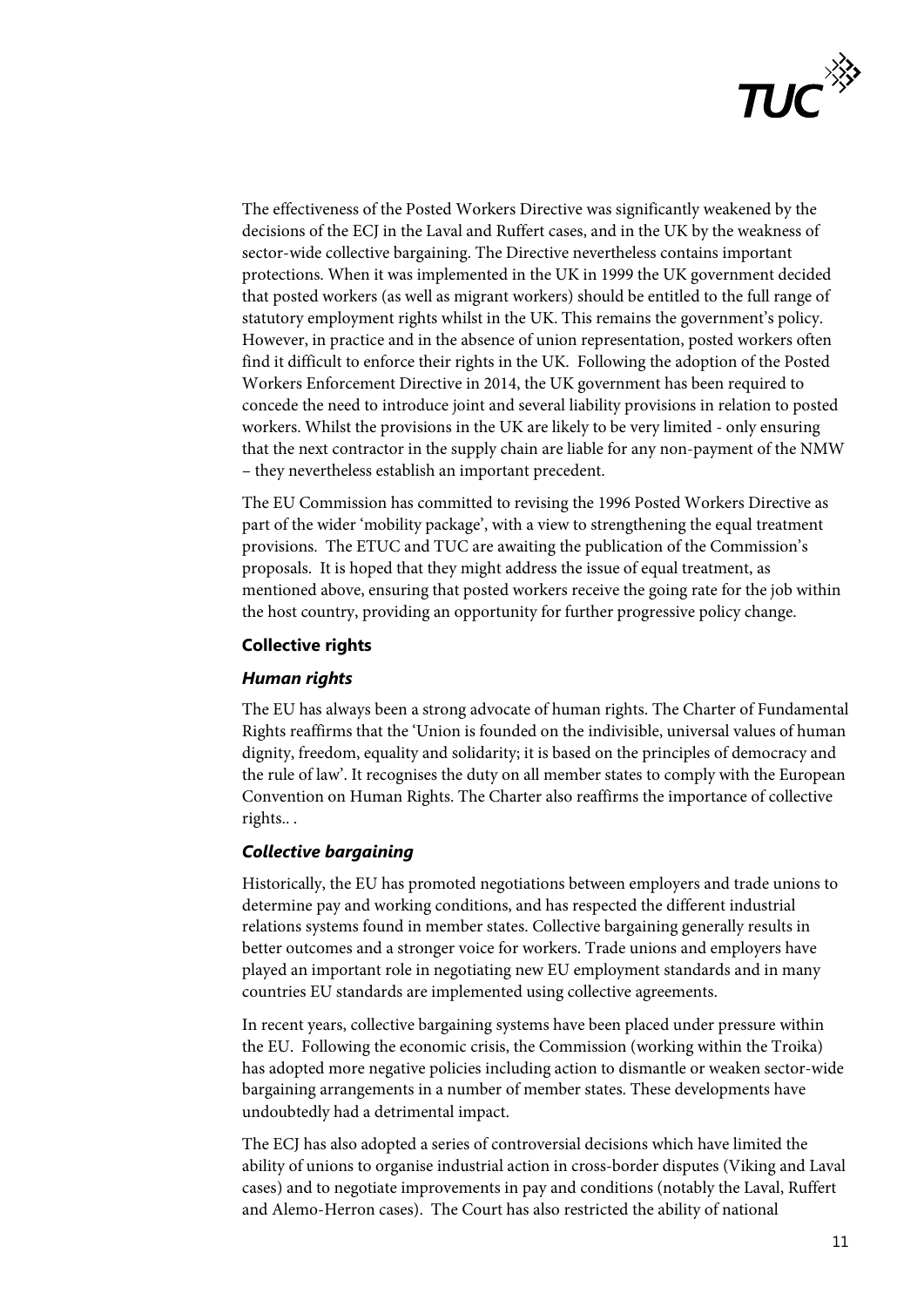

governments and public authorities to raise employment standards for migrant workers through national legislation and public procurement arrangements (Luxembourg and Ruffert). These decisions have proved highly controversial. There is some evidence that the Court may be taking a more positive approach to collective bargaining following the recent decision in a Finnish case (Sähköalojen ammattiliitto). However, developments need to be monitored closely.

Despite recent pressures, collective bargaining remains a central feature of the European industrial relations framework and a primary means of setting terms and conditions and of narrowing pay inequalities for millions of workers. By remaining in the EU, UK unions would retain the ability to participate in and shape negotiations at an EU level, including through sector-wide bodies.

### *Rights to information and consultation*

Since the 1970s, the EU has promoted the importance of information sharing and consultation between employers and worker representatives, particularly in the context of restructuring. The Acquired Rights Directive and the Collective Redundancies Directive both recognised that active consultation between the social partners benefit management, employees and the wider economy by ensuring that restructuring takes place in way that is more socially acceptable, avoids disputes and leads to less damaging effects on local and regional economies.

These Directives now form an important cornerstone within the UK industrial relations framework. Unions rely on these rights during redundancy and outsourcing exercises. Effective consultation arrangements yield genuine benefits for union members and the wider workforce. During the 2008/9 recession many private sector employers worked with unions to find ways of avoiding mass redundancies and retaining skilled staff.<sup>[13](#page-11-0)</sup> Findings from the 2011 WERS Survey revealed that in 40 per cent of workplaces that engaged in consultation on redundancies, managers' original proposals were altered as a result of consultation. In 22 per cent of workplaces the numbers of redundancies were reduced; in 14 per cent strategies for redeployment were identified or changed; in 10 per cent redundancy payments were increased and in 19 per cent additional assistance for individuals facing redundancy was provided.<sup>[14](#page-11-1)</sup>

Meaningful consultation assists in maintaining morale amongst 'surviving staff' and supports good employment relations. CIPD<sup>[15](#page-11-2)</sup> research suggests that employees believe that frequent and honest communications (53%), more meaningful consultation (35%) and giving employees greater voice in the workplace (30%) can help to maintain trust with the remaining workforce. Where employers fail to consult unions are able to recover substantial protective awards for members.

During 2013, the Commission carried out an evaluation of these Directives and the Information and Consultation Directive as part of the wider 'fitness check' exercise. Throughout the process employers and trade unions agreed that the Directives continued to be fit for purpose and should be retained. The Commission review report,

-

<sup>13</sup> <http://www.acas.org.uk/CHttpHandler.ashx?id=2694&p=0>

<span id="page-11-1"></span><span id="page-11-0"></span><sup>14</sup> Workplace Employment Relations Study (2011)

<span id="page-11-2"></span><sup>15</sup> [http://www.cipd.co.uk/pressoffice/\\_articles/GDPworkaudit250110.htm](http://www.cipd.co.uk/pressoffice/_articles/GDPworkaudit250110.htm)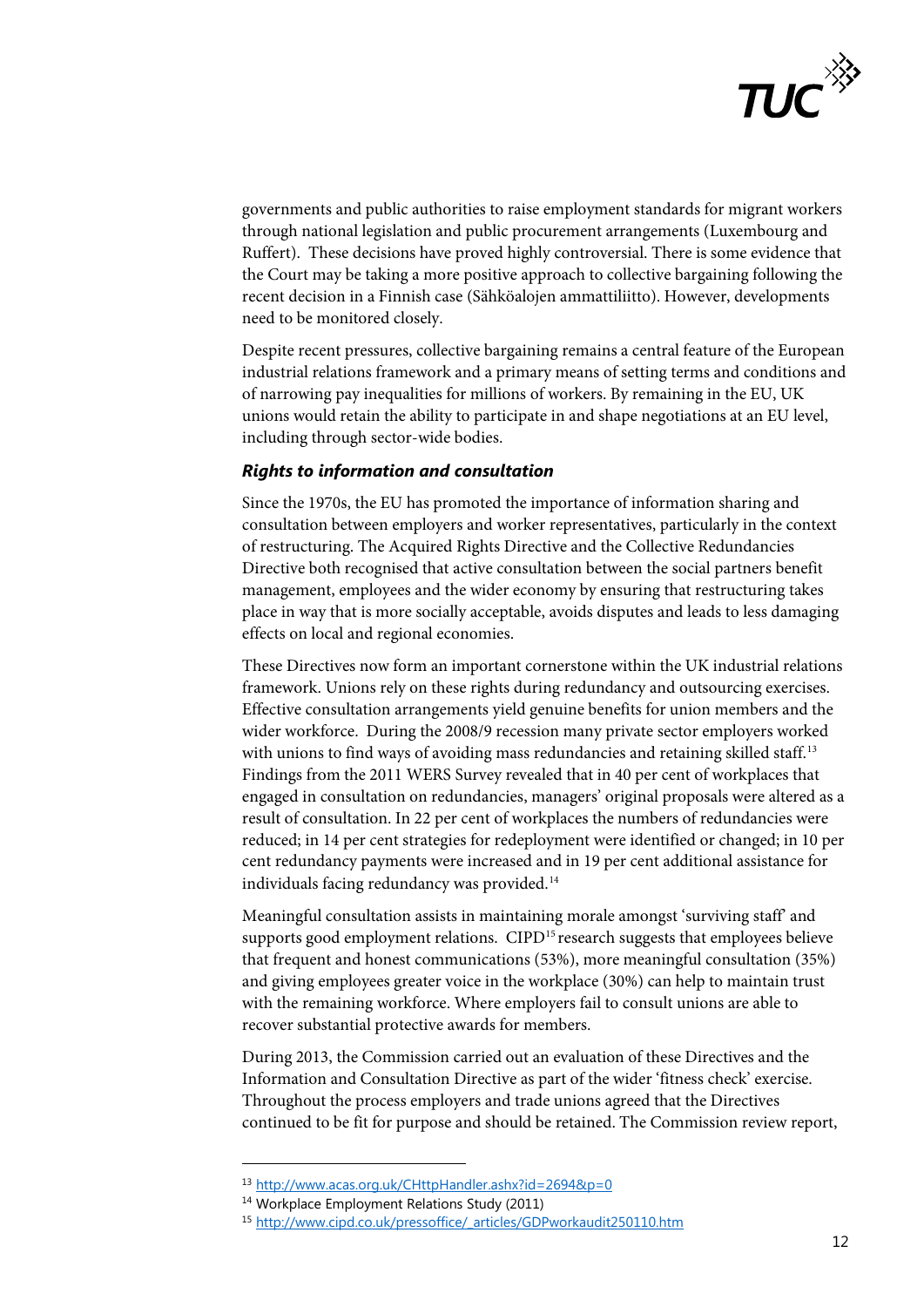

published in July 2013 also found that the Directives were generally relevant, effective, coherent and mutually reinforcing and that the benefits outweighed any costs. However, in October 2013, the Commission changed its position and announced that it was proposing to consolidate the three Directives.

In April 2015, the Commission published a first phase social partner consultation seeking views on whether the Commission should launch an initiative aimed at revising or recasting the three Directives. The TUC understands that BusinessEurope and the ETUC responded expressing concerns at the Commission's proposals and calling for information and consultation rights to be retained. To date, the Commission has not announced any plans to proceed with their proposals.

Companies with 1,000 or more employees, including at least 150 in two or more member states, are required to establish European Works Councils (EWCs) should they receive a request from their employees to do so. EWCs are bodies representing employees of companies operating across borders in different member states. Their purpose is to inform and consult employees on transnational matters. Around ten million workers across the EU have the right to information and consultation on company decisions through their European Works Council members. There are currently 155 EWCs set-up under UK law and there is a UK presence in many other European Works Councils.

Unions in the private sector have been able to make use of such structures in both British and non-British companies operating in Britain, although there are restrictions on using such structures for collective bargaining per se. When unions have been able to ensure effective representation on EWCs, they have been useful forums for obtaining corporate information, venues for unions to engage with their opposite numbers in other countries, and in some cases vehicles for influencing corporate decisions. The TUC is working with the ETUC to secure better representation for workers in corporate decision-making.

#### *Health and safety*

Although the basis of the health and safety regime in the UK was established in 1974, it has been underpinned and extended by EU legislation. The main element of the EU legislation is the Health and Safety Framework Directive (89/391/EEC) which establishes broad-based obligations for employers to evaluate, avoid and reduce workplace risks. This is primarily implemented in the UK through previously existing Health and Safety at Work Act, but also by Regulations made under it such as the Safety Representatives and Safety Committees Regulations 1977. However, following the introduction of the Framework Directive, the UK Government did have to make a number of modifications to bring UK legislation in line with its provisions, including the Health and Safety (Consultation with Employees) Regulations 1996 which arose from the threat of infraction proceedings, as did the extension of coverage of health and safety legislation to the police.

A range of related other directives, implemented through national regulations, cover the management of specific workplace risks such as musculoskeletal disorders, noise, work at height or machinery, as well as the protection of specific groups of workers (such as new or expectant mothers, young people and temporary workers). Specific regulations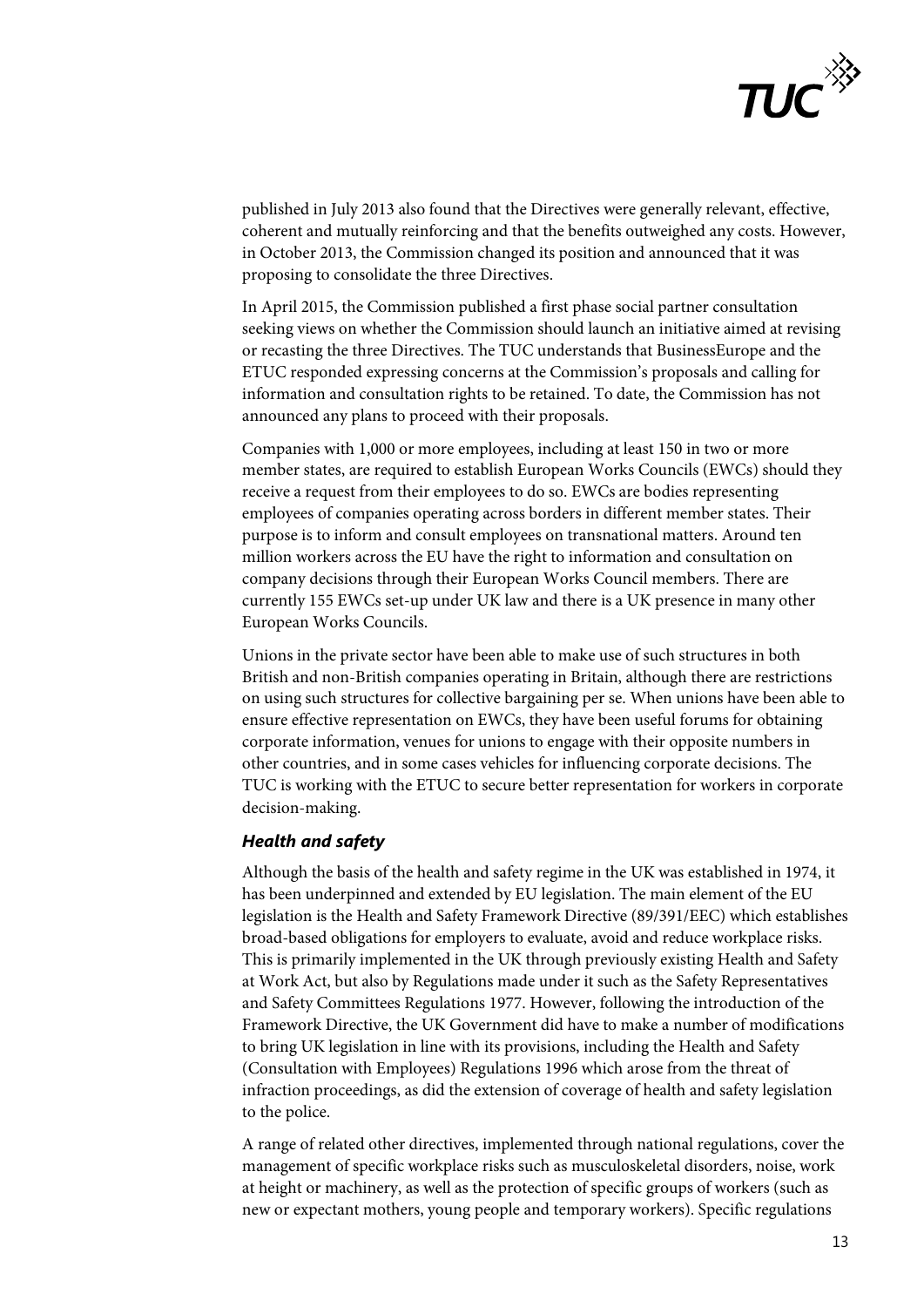

cover areas such as construction work, asbestos, chemicals, off-shore work, etc. Forty one out of the 65 new health and safety regulations introduced between 1997 and 2009 originated in the EU.

Numerous reviews over the years have concluded that the EU regulatory framework has been a positive vehicle for health and safety standards. These include ones done specifically for the coalition government such as the Lofsted and Archer reviews. However these reviews have been severely limited by what they could propose because of the minimum standards that the European legislative framework provides.

In addition, unions and others have used complaints to the European Commission, or threats to seek infraction proceedings to gain changes in UK legislation. An example was changes to the Management Regulations in 2006 which arose from a trade union challenge over the way that employees may have been deemed liable for actions in a way that was inconsistent with EU regulation. Changes have also been required to be made to the UK regulations on asbestos and construction because they have been inconsistent with EU law.

A Commission review of all the 24 main Directives on health and safety conducted in 2015 concluded that the EU framework is coherent with few overlaps. The regulations have also been transposed into national states with very few problems. Overall the effect is good, especially for workers' health and safety, and there is no evidence of the regulations being a burden. These regulations cover many of the most important sectors or risk factors that lead to death injury and ill-health in the workplace such as chemical safety, carcinogens and musculoskeletal disorders. They also cover machinery safety and personal protective equipment which means that there are minimum and understandable standards that exist across Europe and which have helped prevent the importation and use of substandard or dangerous equipment.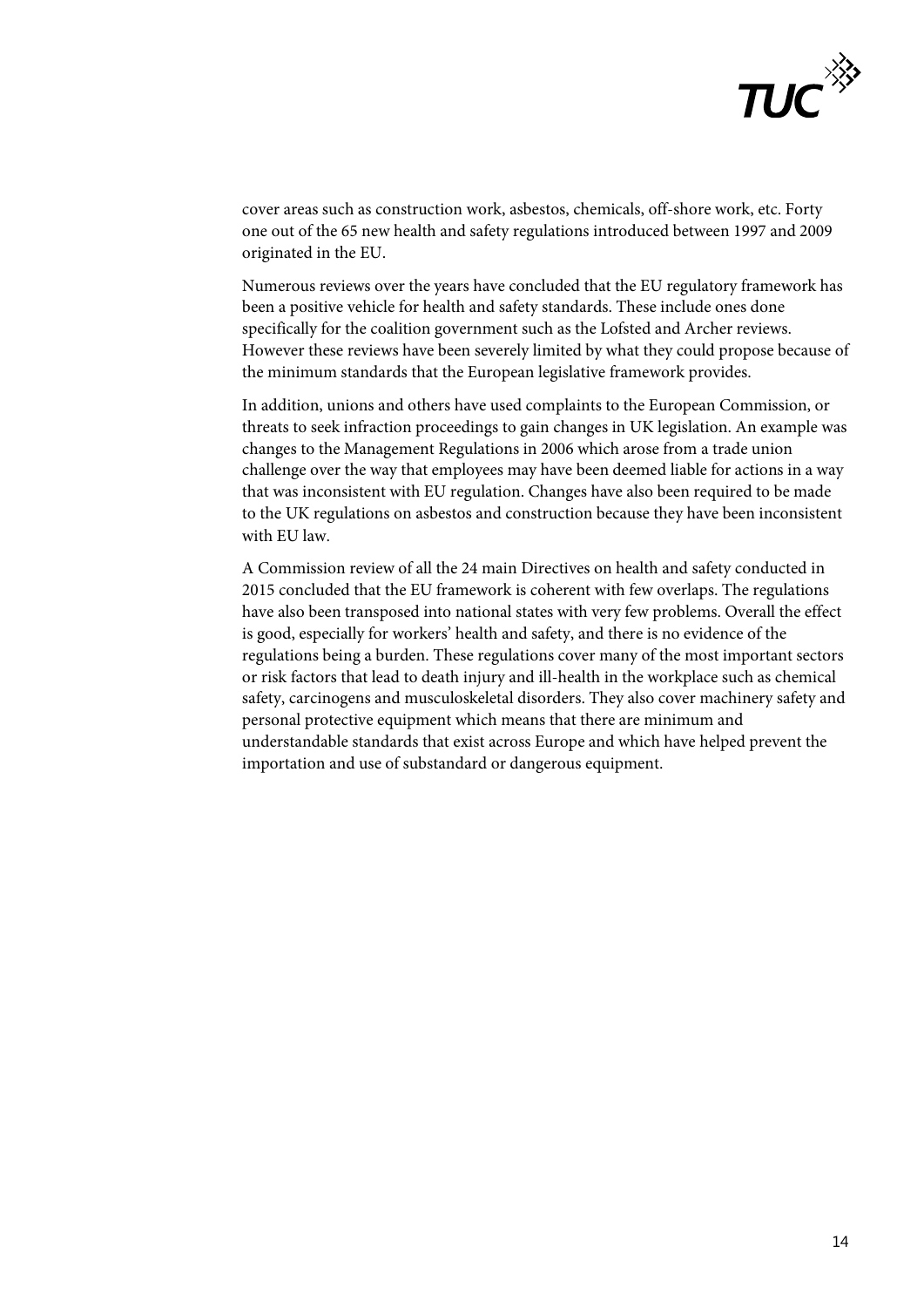

# **Cross-cutting impacts of EU membership for UK employment rights**

EU membership brings with it access for UK citizens to the European Court of Justice (ECJ). Generally, the ECJ has played a pivotal role in improving the employment rights and conditions of working people in the UK, including in areas such as holiday pay, TUPE protections, equal pay, maternity rights and discrimination on grounds of sex, pregnancy, gender reassignment and association with disability (carers' rights).

Individuals and unions are able to request that cases are referred to the ECJ if they believe that UK courts and tribunals have not properly respected their EU employment rights. The Commission has also brought infraction proceedings against the UK government, where domestic law falls short of EU standards; for example, UK workers secured the right to equal pay for work of equal value through this route. The principle of direct effect of some treaty provisions and directives also means that UK courts can apply EU standards, even where there is a conflict with UK law.

EU membership also increases the value of compensation that UK workers are able to claim for employment law breaches. Under UK law, employees are generally only entitled to be compensated for any losses they have incurred. UK legislation also often limits the compensation which can be awarded to an individual. For example, in 2013, the UK government reduced the cap for compensation in unfair dismissal cases based on annual earnings, which penalised low paid, part-time workers. In contrast, EU law generally provides that any sanctions must be 'effective, proportionate and dissuasive' and should have a 'real and deterrent effect on employers'. This resulted in the previous UK cap on compensation for discrimination claims being removed. EU law also requires that remedies for claims involving EU rights should be equivalent to those in similar domestic actions. This led to the limits on back pay compensation in the Equal Pay Act being increased from two to six years.

A formal role for social partners in the formulation of policy provisions also results from our EU membership. The EU has recognised the important role which unions and employers play in improving standards and working conditions. A succession of EU Treaties have provided a role for unions and employers to agree standards and directives in the field of employment at both a sector-wide and EU level. The Parental Leave, Parttime Worker, Fixed-Term Worker and the recast European Works Council Directives were all the product of successful social partner negotiations. In November 2015, the Commission launched a new social partner consultation on the reconciliation of work and family life. This could lead to new negotiations to update and improve the agreements underpinning the Parental Leave, Part-Time and Fixed-Term Worker Directives. Such EU agreements between unions and employers can also be negotiated at sector-wide level, such as the health sector agreement on needlestick hazards.

Whilst directives agreed by the social partners must subsequently be agreed by the European Parliament and European Council, the negotiation process provides scope for employers and unions to agree the text for directives which balance the interests of business with the need for protection for working people. Recently, the ETUC strongly criticised the Commission's decision to reject a social partner agreement within the hairdressing sector and there was concern this decision set a worrying precedent.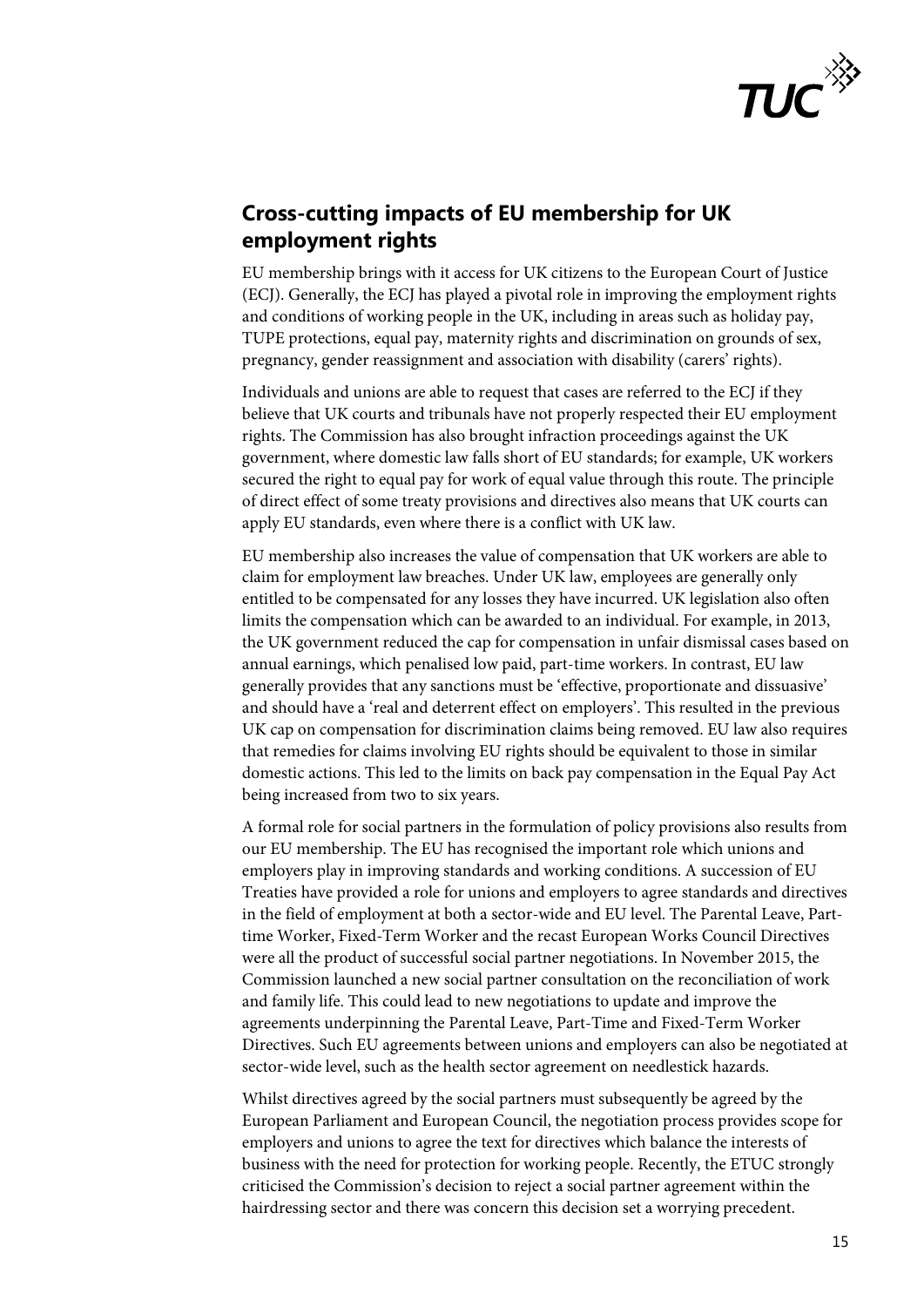

Nevertheless, the involvement of unions and employers in EU decision-making is generally significantly better than existing UK practice. The EU framework also permits the implementation of EU standards through collective agreements at a sector-wide or at a national level. This process not only respects the distinctive industrial relations frameworks which exist across the EU, it also affirms the importance of joint determination by unions and employers.